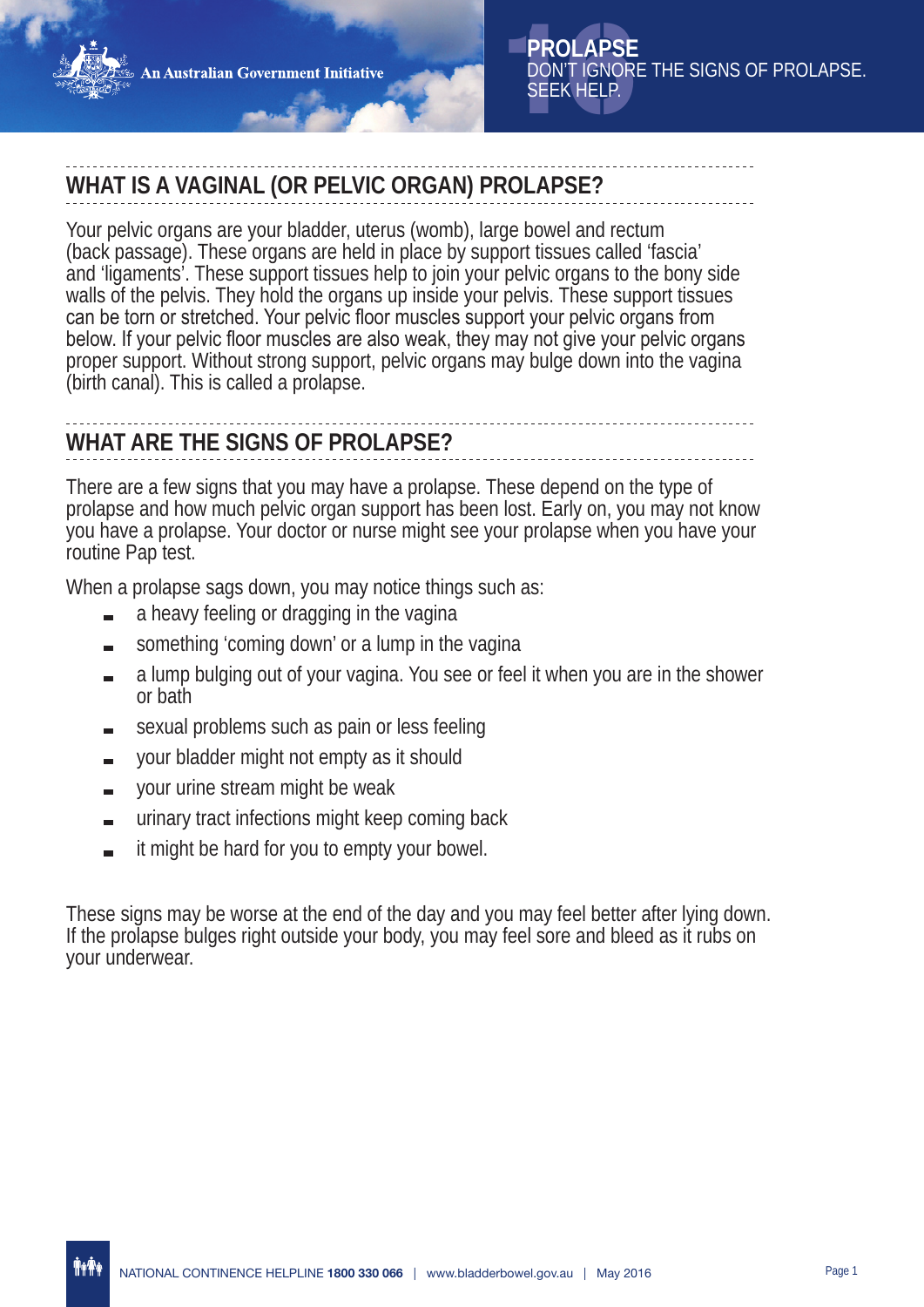

## **WHAT CAUSES PROLAPSE?**

The pelvic organs are held up inside the pelvis by strong healthy support tissues. The pelvic floor muscles also provide support from below providing a firm muscle sling. Working together they keep the bladder, uterus and bowel in place within the pelvis. Prolapse can happen if the support tissues or the pelvic floor muscles are damaged or weak.

Childbirth is the main cause of prolapse. The baby can stretch or tear the support tissues on its way down the birth canal. The baby can also stretch and tear the pelvic floor muscles at birth. The more vaginal births you have, the more likely you are to have a prolapse.



The diagrams have been reprinted with kind permission from Women's Health Queensland Wide's Genital Prolapse factsheet. www.womhealth.org.au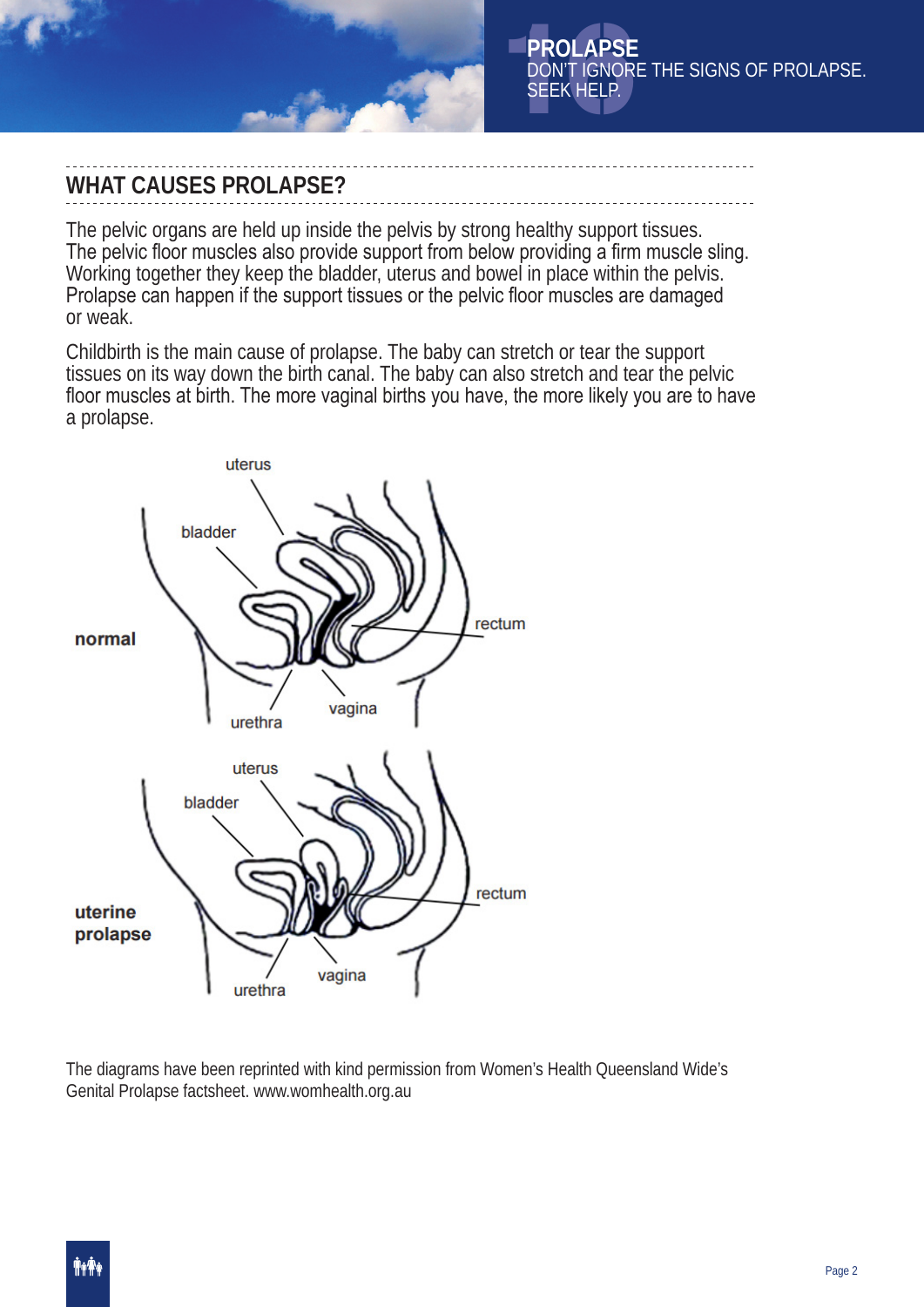

There are other things that press down onto the pelvic organs and the pelvic floor muscles that can lead to prolapse including:

- having a cough that goes on for a long time such as with asthma, bronchitis or a chronic cough
- **heavy lifting**
- constipation with straining to empty the bowel
- being overweight.

# **TYPES OF PROLAPSE**

Pelvic organs may bulge into the vagina:

- through the front wall of the vagina which is called a cystocele
- **through the back wall of the vagina which is called a rectocele**
- from the top of the vagina which is called an enterocele
- the uterus may drop down into the vagina (uterine prolapse)
- **nore than one organ may bulge into the vagina.**

# **WHO IS LIKELY TO HAVE A PROLAPSE?**

Prolapse is common and tends to run in families. It is more likely after menopause. Being overweight puts extra load on the pelvic organ supports.

Prolapse can happen in young women right after having a baby. Half of all women who have had a child have some level of pelvic organ prolapse. But across the lifespan only one in five women have symptoms that cause them to seek help.

Prolapse can also happen in women who have not had a baby if they cough, strain on the toilet, or lift heavy loads. Even after surgery to mend prolapse, one in three women will prolapse again.

Prolapse can also happen in women who have had their womb removed (this is called a hysterectomy). In a case like this, the top of the vagina (the vault) can prolapse.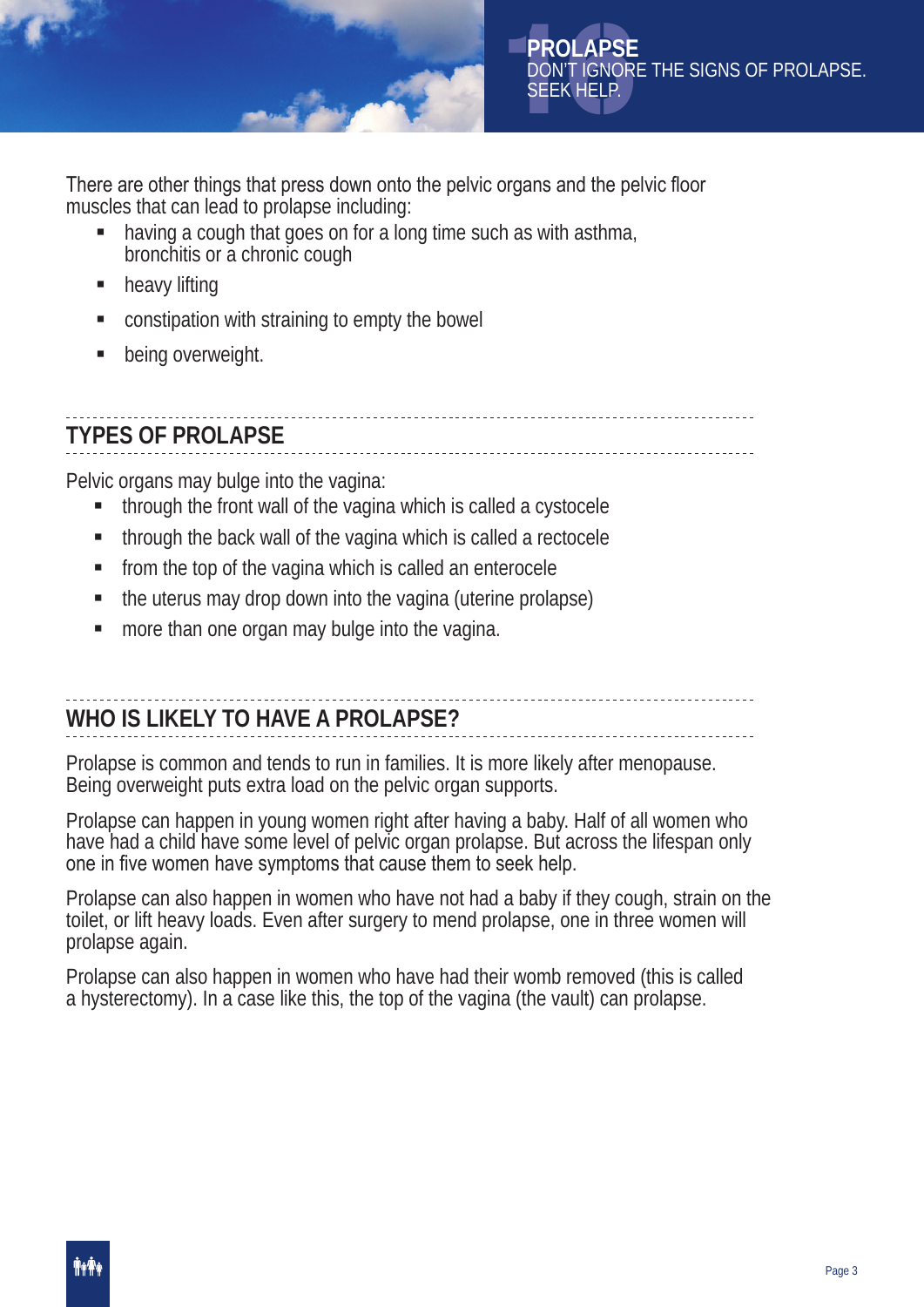

# **WHAT CAN BE DONE TO HELP PREVENT PROLAPSE?**

It is much better to prevent prolapse than try to fix it. You are more at risk if any women in your close family have had a prolapse.

Prolapse is due to weak pelvic tissues and pelvic floor muscles. You need to keep your pelvic floor muscles strong no matter what your age.

Pelvic floor muscles can be made stronger with proper training. See the brochure 'Pelvic Floor Muscle Training for Women'. It is important to have your pelvic floor muscles checked by an expert. This might be a continence physiotherapist or a continence nurse advisor. These experts can help plan a pelvic floor muscle training program just for you. This can prevent prolapse. Pelvic floor muscle training can also help if you already have a prolapse.

# **WHAT CAN BE DONE TO TREAT PROLAPSE ONCE IT HAS HAPPENED?**

Prolapse can be dealt with simply or with surgery. This depends on the level of prolapse.

## **The simple approach**

Prolapse can often be treated without surgery, mainly in the early stages when the prolapse is mild. The simple approach can involve:

- pelvic floor muscle training planned to your special needs. You can get advice from a continence physiotherapist or continence nurse advisor
- **EXECUTE:** learning the possible causes of your prolapse and making needed lifestyle changes
- keeping good bladder and bowel habits to avoid straining. See the brochure 'Good Bladder Habits for Everyone'
- having a pessary measured and placed into the vagina. A pessary is a silicone device which is fitted into your vagina. A pessary gives inside support for your pelvic organs. They can be used instead of surgery for some women.

## **The surgery approach**

Surgery can be done to repair torn or stretched support tissues and ligaments. There are different ways to do this surgery including:

- abdominal approach
- vaginal approach
- laparoscopic (keyhole)
- **n** robotic.

The surgery makes the vaginal wall stronger and helps the tissues support the pelvic organs. Talk to your surgeon about what is the best surgery option for you.